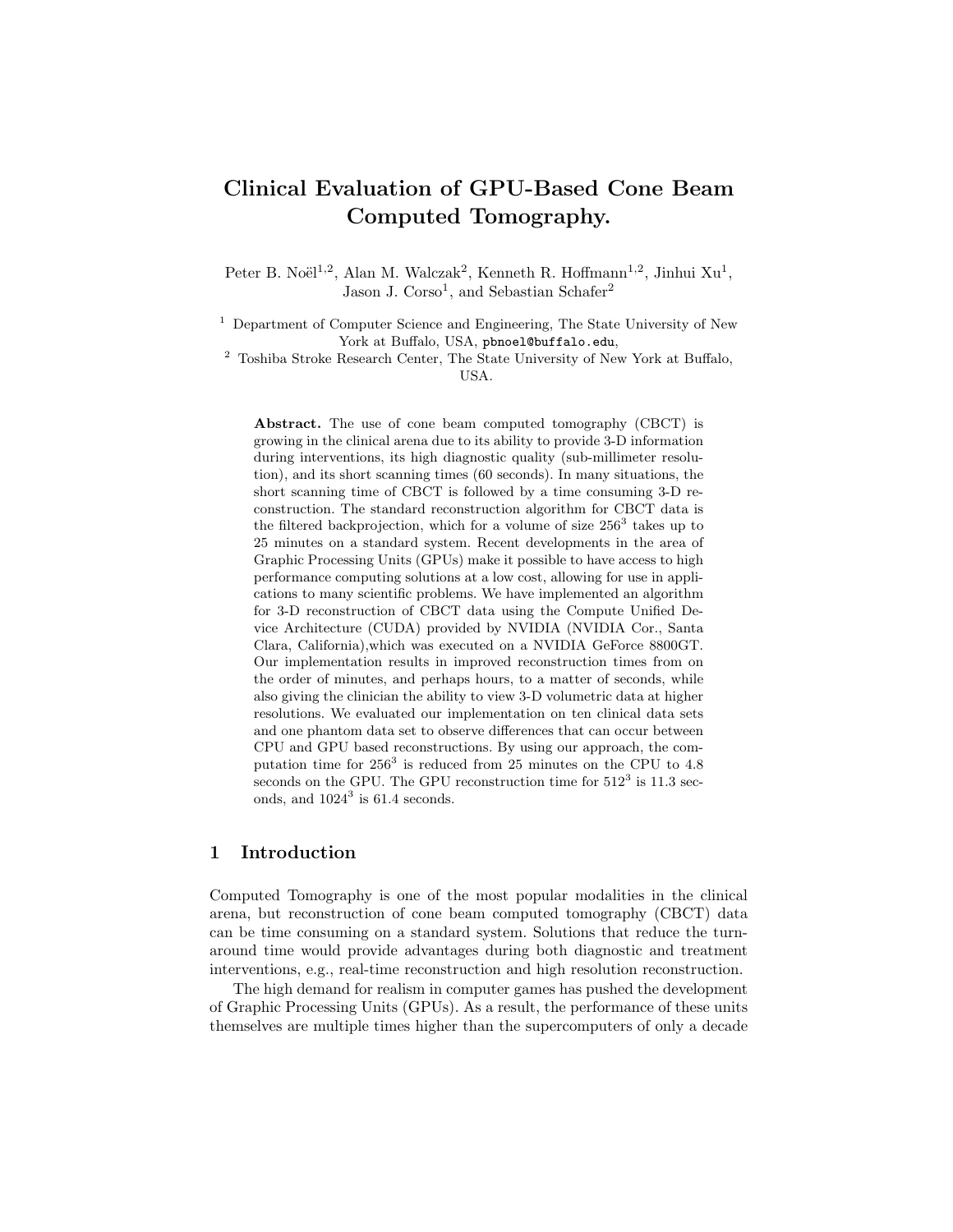ago. Therefore, it is practical to apply the power of GPUs to problems that exist in the field of medical imaging.

We use a NVIDIA GeForce 8800GT which provides high performance for a relatively low cost (300 US dollars). The advantage of a NVIDIA product is that a C-like programming environment, called Compute Unified Device Architecture (CUDA), is provided.

CUDA has several advantages over traditional low-level GPU programming languages. For example, it uses the standard C language, it allows for access to arbitrary addresses in the device's memory, it allows user-managed shared memory (16KB in size) that can be shared amongst threads, and it utilizes faster downloads and readbacks to and from the GPU. However, in comparison to traditional CPU calculations, the GPU computations have some disadvantages. These include no support for recursive functions, bottlenecks may result due to bandwidth limitations and latencies between the CPU and the GPU, and the GPU's deviations from the IEEE 754 standard  $<sup>1</sup>$ , which includes no support for</sup> denormals and signalling NaNs, support for only two IEEE rounding modes, and lower precision in floating-point math functions.

Since computed tomographic reconstruction is computational very demanding, several approaches to speed up the process have been developed in recent years. A comprehensive summary of the different approach is given in [2], where four different approaches are compared (PC Reference, Field Programmable Gate Arrays (FPGAs) Platform, Graphic Processing Unit (GPU) Platform and Cell Platform). The system parameter for all techniques are 512 projections, with a projection size of  $1024^2$  and a volume of  $512^3$ . The reconstruction times are as follows: PC 201 seconds, FPGA 25 seconds, GPU 37 seconds and Cell 17 seconds. A direct comparison between the different approaches is difficult since the architecture of the hardware used, especially for GPUs, is frequently updated and may include additional new features.

Several groups have worked on implementing CT reconstructions on the GPU. Through the last decade, the main contributions in accelerated CT have been made by Klaus Mueller, et al.[3][4], where different implementations and programming platforms are used to show the ability of the graphic accelerator. In [4], a streaming CT framework is presented which pipelines the process; the convolution is done on the CPU and the backprojection on the GPU. A similar implementation by using CUDA for parallel beam and cone beam is presented in Haiquan Yang et. al. [5]. Reconstruction of CBCT data from mobile C-arm units by using NVIDIA devices is presented in [6][7].

Our approach is distinct from the previous work. We have developed a solution that takes advantage of the available shared memory, loads all projection images into the GPU memory, and computes the intensity of each voxel by backprojecting in parallel. We investigate the limitation and differences between the reconstruction on GPUs and on CPUs, which most likely occur as a result of the

 $1$  The IEEE Standard for Binary Floating-Point Arithmetic (IEEE 754) is the most widely-used standard for floating-point computation, and is followed by many CPU implementations.[1]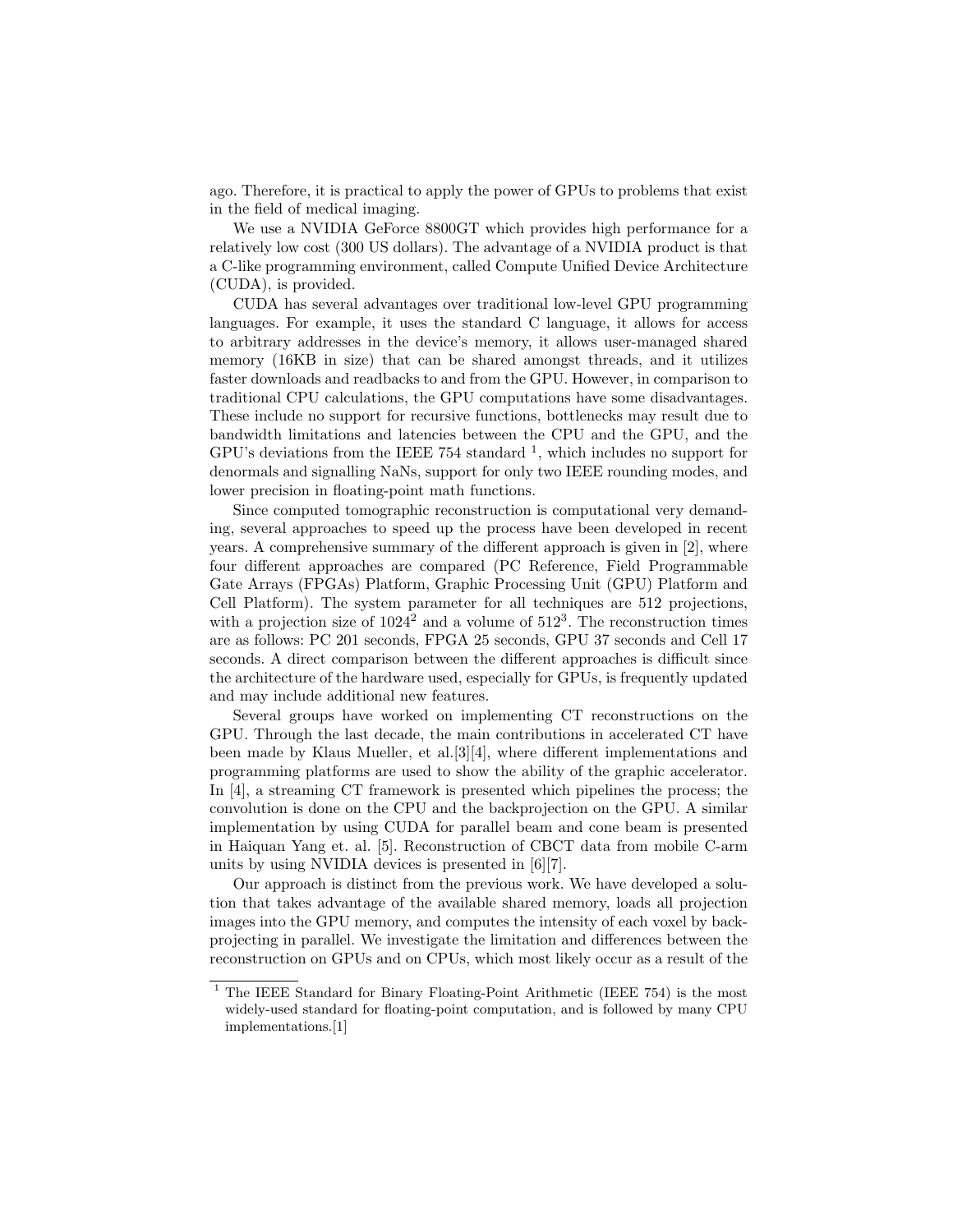deviation from the IEEE 754 standard. We monitored the differences by performing a clinical evaluation of ten animal cases and one phantom case. Due to the hardware differences between GPUs, e.g. clock speed and memory size, and variations in the system parameters of different computed tomography modalities, a direct comparison between implementations is difficult to perform.

The rest of the paper is organized as follows. In sections 2.1, we revisit the filtered backprojection method, and in Section 2.2, we present our CUDA implementation. In section 3, we show how the algorithm proposed is evaluated, and in section 4 the results are shown. Finally, in section 5, a discussion is given.

## 2 Method

#### 2.1 Cone-Beam Computed Tomography (CBCT)

In this section, we revisit a reconstruction method for CBCT data as introduced by Feldkamp, et al. [8]. Since we use a rotational angiographic system (Toshiba Infinix VSI/02) equipped with a flat panel detector, we only discuss the case of equally spaced planar detectors.

In Figure 1, the schematic drawing of the cone beam system with a planar detector is presented. During acquisition, the system follows a circular trajectory, with a radius of D placed at the origin. The detector lies perpendicular to the central axis of the x-ray beam.



Fig. 1. Systematic drawing of a cone beam system.

The projection image  $P(\cdot)$  at angular position  $\Theta$  is the line integral along the x-ray beam. A set of projections are acquired at  $t$  discrete source positions with uniform angular spacing  $\Delta\Theta$ . During CBCT,  $\Theta$  range is about 210° with angular separations of 2˚. A full rotation is not possible due to mechanical limitations.

The reconstruction method is formulated as a weighted filtered backprojection. As an initial step, the projection data are log converted, individually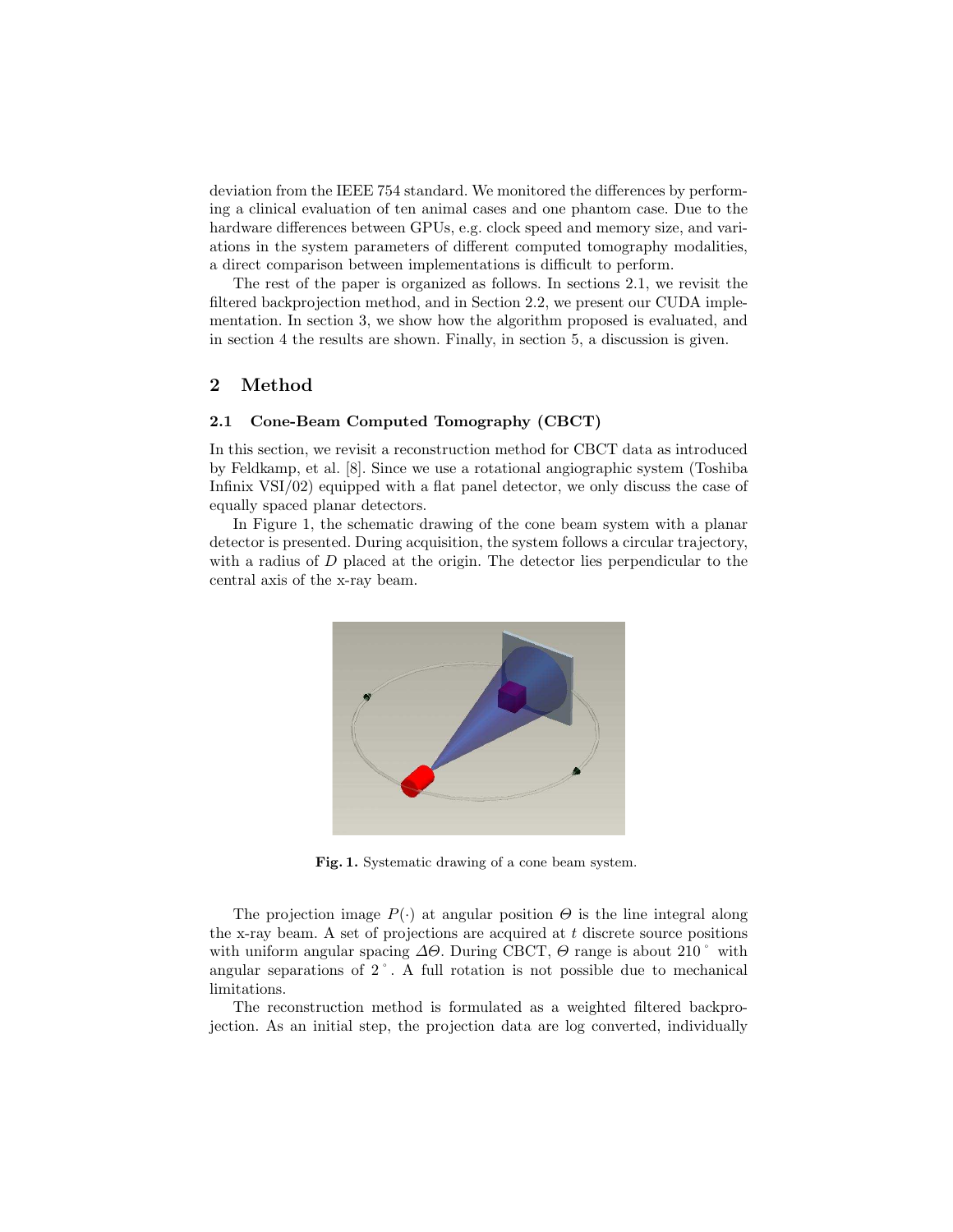weighted and ramp filtered  $(P_f)$ . Next, the 3-D volume is reconstructed by a backprojection. Let  $r = [x, y, z]$  be the 3-D position in the volume, and let  $(u,v)$ denote the position of the intersection with the detector plane of the ray starting from the source and passing through point  $r$ . Therefore, the backprojection is:

$$
f(\mathbf{r}) = \sum_{\Theta} P_f[u(x, z, \Theta), v(y, z, \Theta), \Theta],
$$
\n(1)

where

$$
u = (SID * x)/(ISO - z), \tag{2}
$$

$$
v = (SID*y)/(ISO-z), \tag{3}
$$

SID is the source-to-image-distance, and ISO is the source-to-isocenter distance, where the isocenter is the point about which the system rotates. Since  $u$  and  $v$ usually do not correspond to a discrete pixel position, we use bilinear interpolation to determine its value in the image. The computational cost of cone-beam computed tomography for a volume of size  $N^3$  is  $O(N^4)$ .

#### 2.2 GPU-Based Implementation

GPU Architecture. The architecture of the GPU is built for high performance because it is needed for the intensive and highly parallel computations necessary for computer graphics. They are designed with more transistors devoted to data processing rather than data caching and flow control. More specifically, the GPU is well suited to address problems that can be expressed as data-parallel computations, where the same program or kernel is executed on many data elements simultaneously. Data-parallel processing maps data elements to parallel processing threads.

For the NVIDIA architecture, the kernel is compiled to the instruction set of the device and the resulting program can be called by multiple threads. A thread block is a batch of threads that can cooperate with each other by efficiently sharing data using the fast shared memory and synchronizing their execution to coordinate memory accesses. There is a maximum number of threads that a block can contain. However, blocks of same dimensionality and size that execute the same kernel can be batched together into a grid of blocks, so that the total number of threads that can be launched to execute a single kernel is much larger.[9]

GPU-Based 3-D Computed Tomography. The backprojection algorithm is the most computationally intensive portion of the reconstruction process. Therefore, we will focus on its implementation. However, the first step in the algoritm is the logarithmic conversion and filtering of the projection images. Both steps are implemented as GPU routines by using shared memory. As a separate step, the time for these operations is reduced from minutes to seconds.

Since the on-board GPU memory is limited, in our case 512Mb, it is not possible to load both the entire set of projection images and the full volume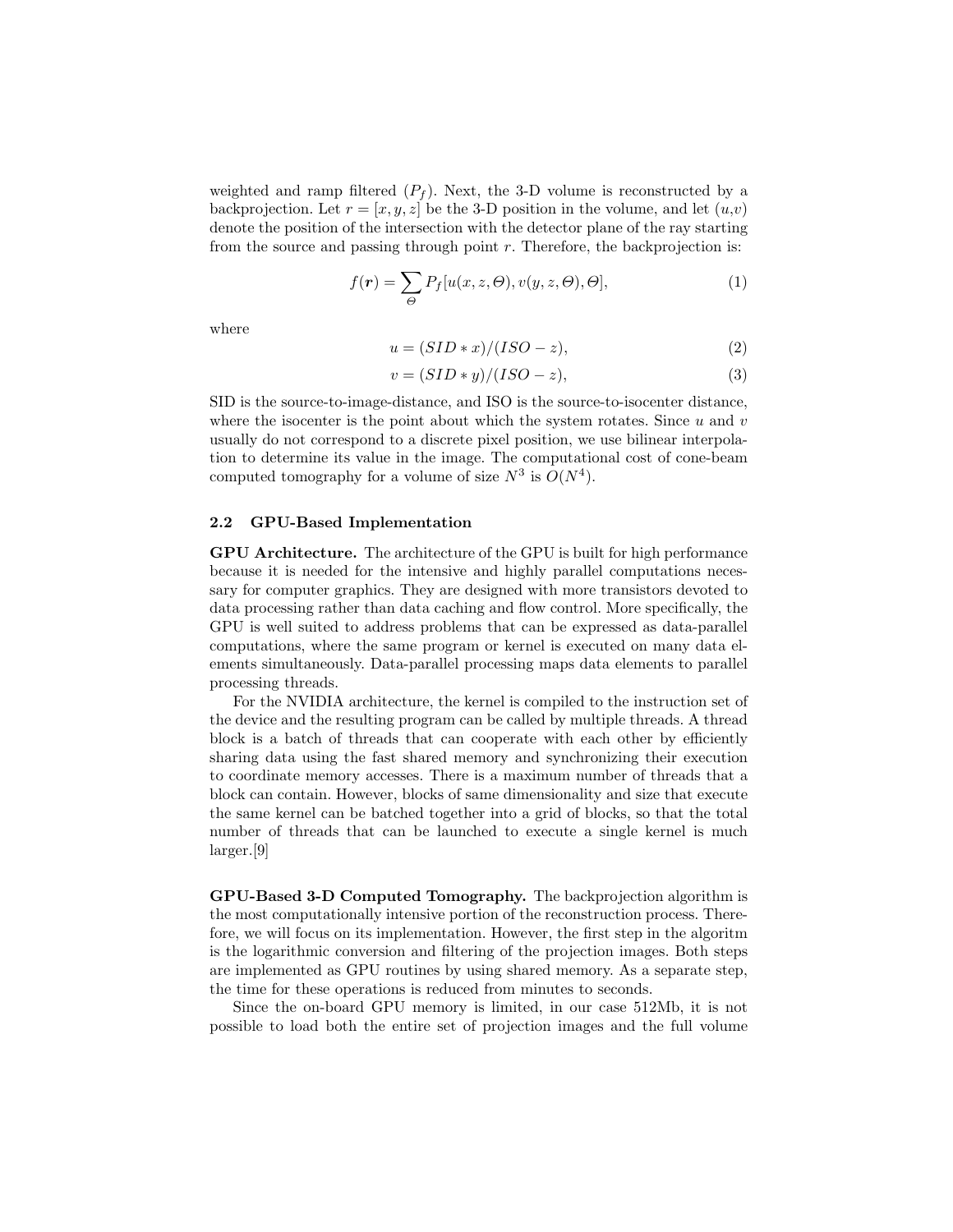into the memory. Therefore, two different possibilities exist: either to load the full volume and each projection consecutively, or to load all of the projections and then sub-parts of the volume consecutively. We decided to use the second approach for two reasons. First, the rotational angiographic system acquires 106 projection of size  $1024^2$  with an angular separation of 2 $\degree$  which makes it possible to load all projections at once, and second, experiments have shown that this approach performs better in terms of the total running time.

We present the pseudo-code for our implementation in Algorithm 1. After filtering, the projection images are uploaded to the GPU memory as 2-D textures, allowing us to utilize the efficient bilinear interpolation function provided by CUDA during the backprojection step. Next, we start a voxel-based backprojection by first splitting the problem up into separate slices of the volume, and then separating the slice into several sub-rows of length 256 or 512 depending on the volume size as illustrated in Figure 2. On the GPU, each slice translates to a grid that represents each sub-row of voxels, and each of these sub-rows creates a single block of threads (one thread for each voxel) on which our kernel will execute. For each block of threads, we use the shared memory to save original xyz coordinates of the sub-row, the voxel intensities of the sub-row (initially set to zero), and the translation and rotations matrices, which describe the geometric relationship between the different projection images (determined previously in a calibration step). The xyz coordinates are calculated in the following way:

$$
x = T_{N_x} * G_x + T_x \tag{4}
$$

$$
y = slice
$$
 (5)

$$
z = G_y \tag{6}
$$

where  $T_{N_x}$  is the size of a block of threads (256 or 512),  $G_x$  and  $G_y$  are the grid blocks indices and  $T_x$  is the thread index. For proper projection of a voxel, the thread block index and grid index must be translated to the correct position in the volume. In our case, we use a Right-handed system to determine the direction of the coordinate axes.

| <b>Algorithm 1</b> Algorithm for GPU-based backprojection |                                                                              |  |  |  |  |  |
|-----------------------------------------------------------|------------------------------------------------------------------------------|--|--|--|--|--|
|                                                           | 1: copy all projection into GPU memory as textures                           |  |  |  |  |  |
|                                                           | 2: for each slice in volume $d\mathbf{o}$                                    |  |  |  |  |  |
| 3:                                                        | initialize voxel intensities of the current sub-row to zero in shared memory |  |  |  |  |  |
| 4:                                                        | calculate coordinates of voxel in sub-row into shared memory                 |  |  |  |  |  |
| 5:                                                        | copy all rotation and translation matrices into shared memory                |  |  |  |  |  |
| 6:                                                        | for each projection image do                                                 |  |  |  |  |  |
| 7:                                                        | apply rotation and translation matrices to voxel coordinates                 |  |  |  |  |  |
| 8:                                                        | project voxel into the image                                                 |  |  |  |  |  |
| 9:                                                        | add pixel intensity in image to voxel intensity                              |  |  |  |  |  |
| 10:                                                       | end for                                                                      |  |  |  |  |  |
| 11:                                                       | write sub-row back into volume on host                                       |  |  |  |  |  |
|                                                           | $12:$ end for                                                                |  |  |  |  |  |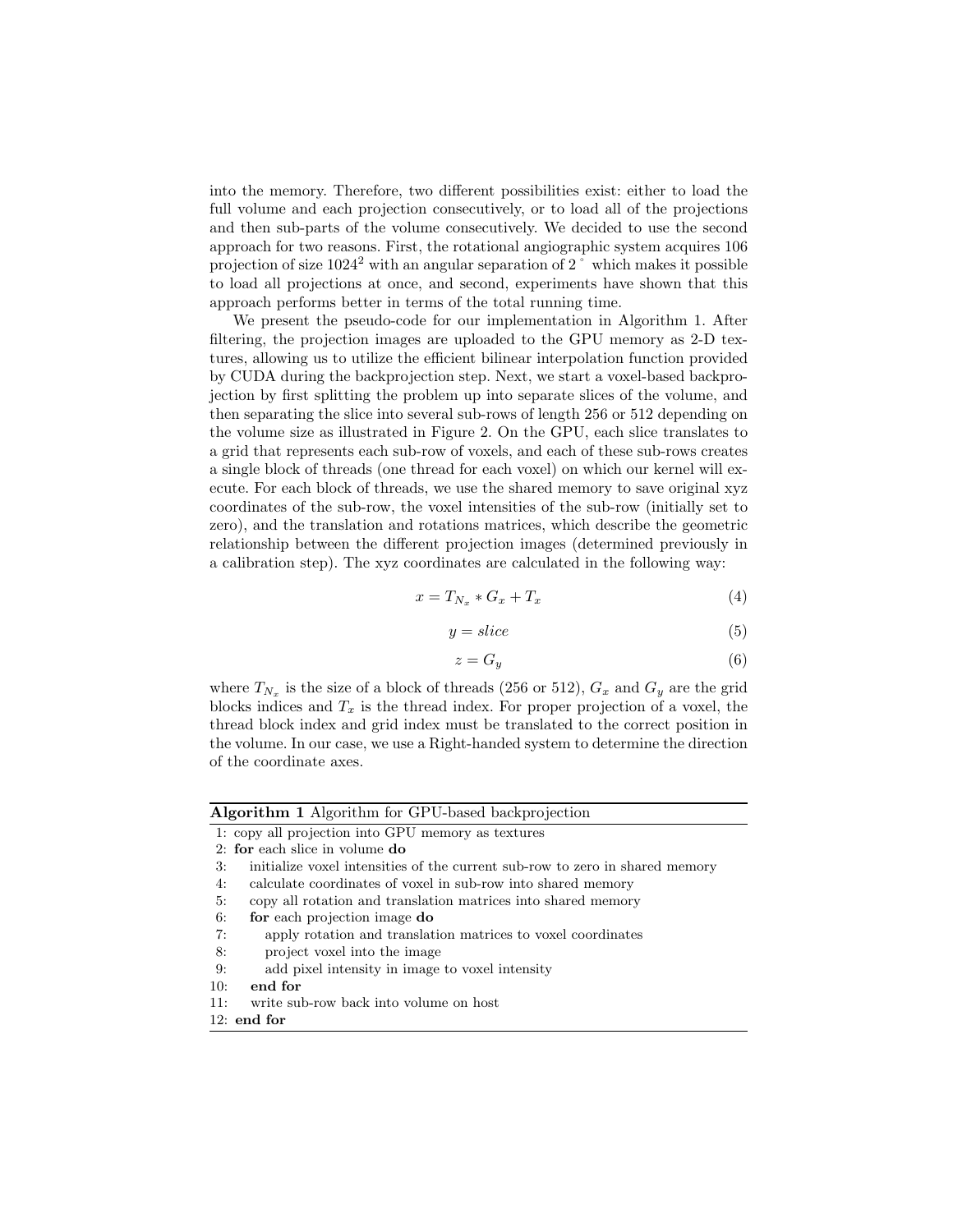

Fig. 2. Systematic drawing defining a sub-row. Different sub-rows are backprojected in parallel.

Due to mechanical limitations of the gantry for our cone beam computed tomography unit, the rotation range is 210 degrees. In a short-scan case like this, the introduction of a weighting function to handle redundant data is needed. Parker introduced such a weighting function for a scan over  $\Pi$  plus the opening angle of the fan. [10] These weighting functions lead to mathematically exact reconstructions in the continuous case. Therefore, we implemented these weights and also the original weights defined by Feldkamp to achieve mathematically correct reconstructions.

### 3 Evaluations

For all evaluations, we used a standard system (Pentium 4, 3.2 GHz, 4 GB of RAM) equipped with a NVIDIA Geforce 8800GT. The performance profile of the GPU is: 112 Stream Processors with 1500 MHz Shader Clock which equals a peak performance of 366 GFlops<sup>2</sup>.

To evaluate the speed up over the CPU provided by the GPU, we determine total time, convolution time, and the backprojection time. The total time is the sum of convolution and backprojection time. Additionally, we determine frames per second [fps] and megavoxels per second [Mvps]. Frames per second is the number of projections divided by the time need for convolution . Megavoxels per second is the number of voxels within the volume divided by the time needed for backprojection.

<sup>&</sup>lt;sup>2</sup> In high performance computing, Flops is an acronym meaning Floating point Operations Per Second, which is a measure of a computer's performance.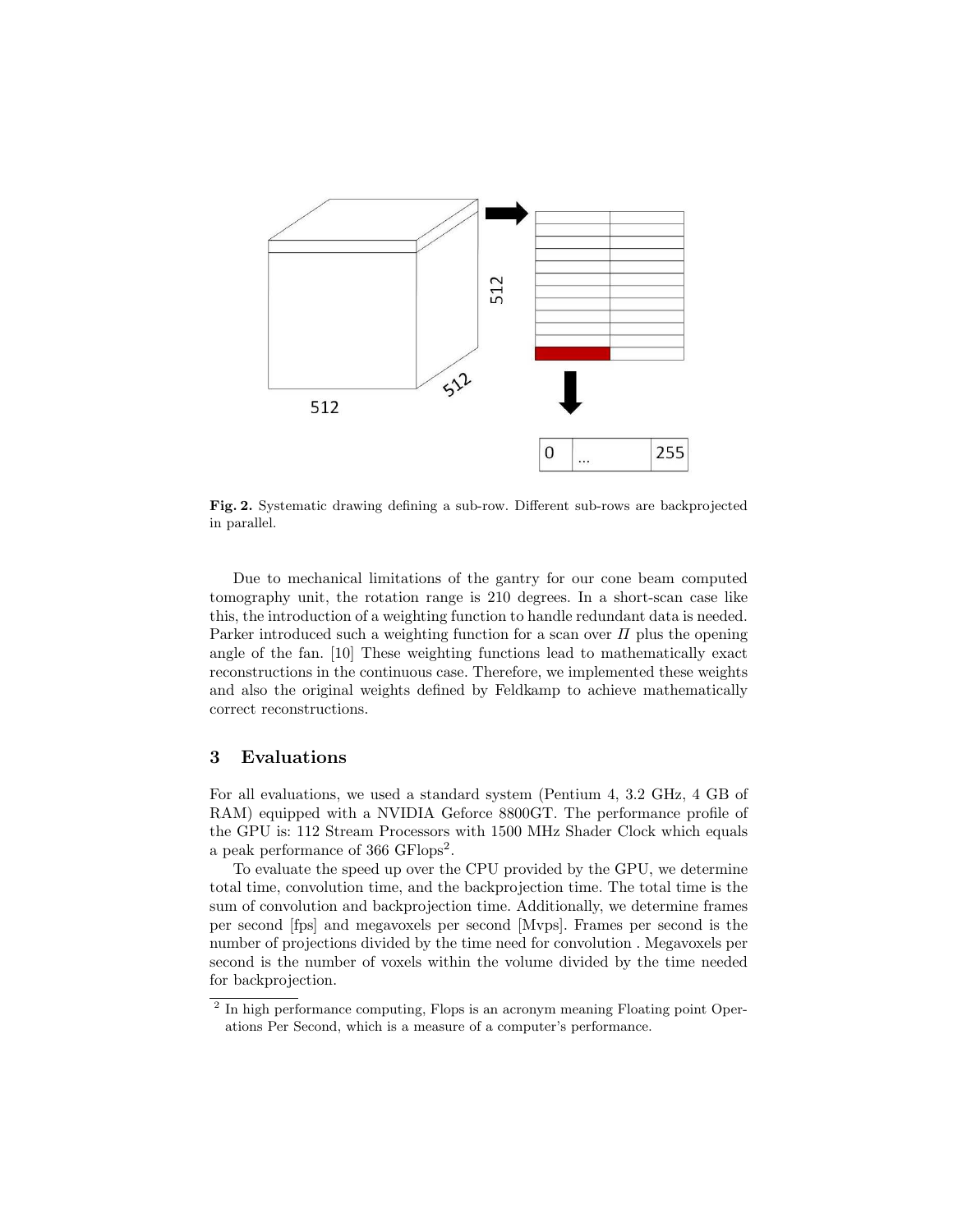Additionally we evaluate our algorithm on two different types of CBCT data, head phantom (Figure 3) and animal study data. For both types of data, 106 projections of size 1024<sup>2</sup> with an angular separation of 2˚ were acquired. The gantry has a source-to-image distance of 110 cm, a source-to-isocenter distance of 75 cm, a pixel size of 0.019 cm, and an angular speed of 50 dps. Distortion correction of the projections is not necessary since our system is equipped with a flat panel detector. We compare the intensity profile across the horizontal medial axes of the center slices from both reconstruction methods. The intensity profile is compared for one animal case and the head phantom.



Fig. 3. The head phantom

For the ten animal case, we calculate for each one the average difference between the volumes as:

$$
\Delta = 1/N * \sum ||vol_{CPU}(x, y, x) - vol_{GPU}(x, y, z)||,
$$
\n(7)

where, N is the total number of voxels within the volume. Note, the volumetric difference is calculated for volumes of dimension  $256^3$  since larger data sets would be extremely time consuming to reconstruct on the CPU.

### 4 Results

Table 1 shows the reconstruction time of three different volume sizes  $(256^3,$ 512<sup>3</sup> , 1024<sup>3</sup> ). The total reconstruction time is substantially reduced compared to the standard CPU times, while providing reconstructed volumes of a higher resolution. The overall performance of our approach with existing techniques is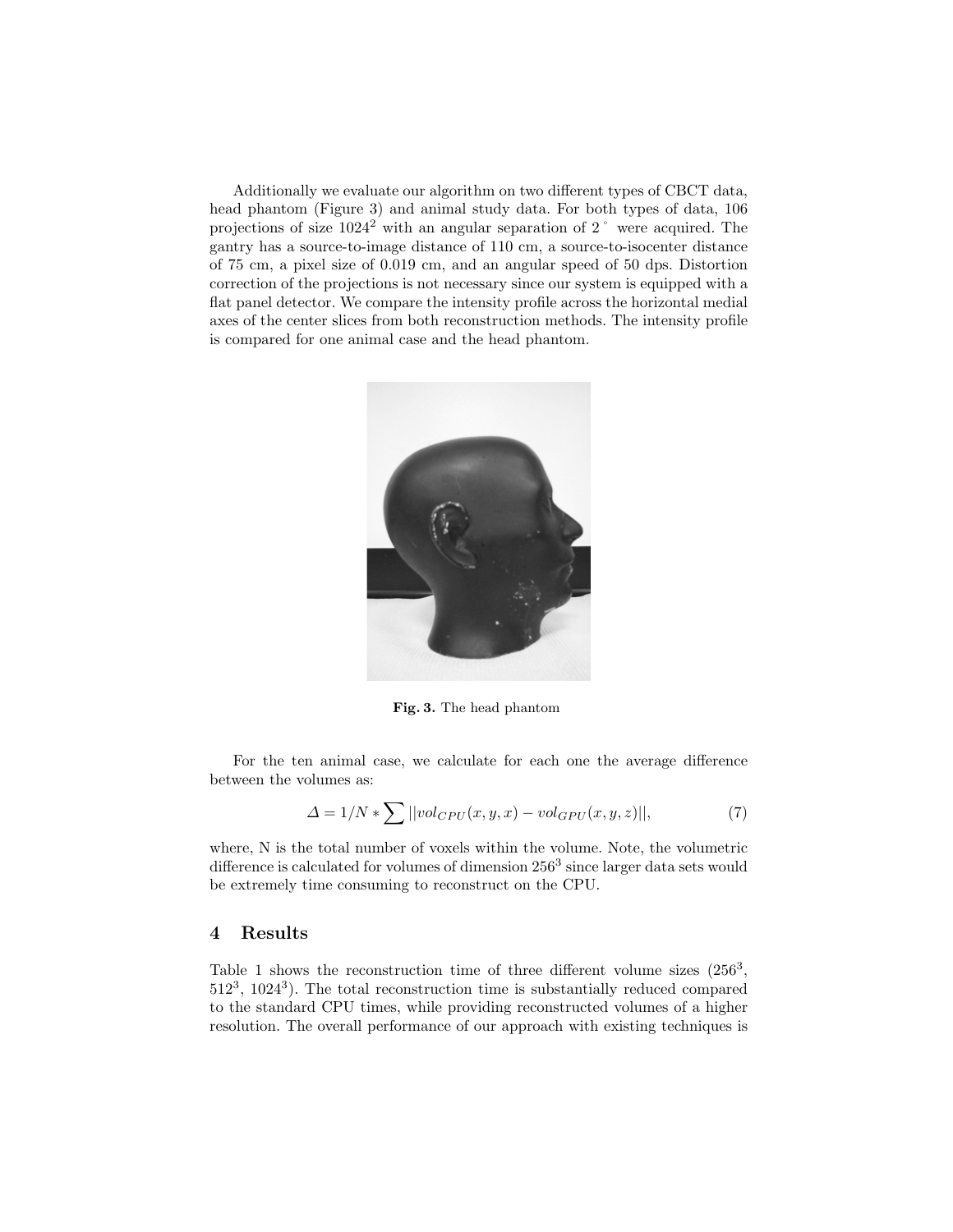comparable. For a  $512<sup>3</sup>$  volume, Mueller, et al., [4] achieves a reconstruction time of 8.9 seconds for a GPU approach, and Yang, et al., [5] a reconstruction time of 8.7 seconds for their GPU approach. Note these times for these techniques are reported for reconstructions using 360 projections, where our approach only uses 106 projections. Also it seems Parker weights have not been implemented in both techniques, and in the second publication bilinear interpolation is not reported to be used. For these techniques, the reported GPU results are executed on a GPU with a high performance profile, making it difficult to directly compare the results of the other approaches with our results.

Table 1. Results for different volume sizes

| Volume Size | total [s] | convolution [s] | $[f_{\rm DS}]$ | backprojection [s] | [Mvps] |
|-------------|-----------|-----------------|----------------|--------------------|--------|
| $256^3$     | 5.07      | 3.58            | 29.6           | 1.50               | 11.22  |
| $512^3$     | 12.61     | 3.58            | 29.6           | 9.03               | 14.86  |
| $1024^3$    | 61.29     | 3.58            | 29.6           | 57.71              | 18.61  |

Head Phantom. In Figure 4, we present the center slices from the GPU and CPU reconstructions and the intensity profile across the horizontal central axis. Visually the intensity profiles for both approaches identically in shape with small variations.

Animal Study. In Figure 5, we show the centerslices from the GPU and the CPU reconstruction, and the intensity profile across the horizontal median axis. Visually, the intensity profiles for both approaches identically in shape with small variations.

Figure 6 illustrates the differences between the volumetric data as calculated from Equation 7. The average difference over all cases is 26.7 Hu, which is about 2% considering a Hounsfield range of 1400. The maximal error over all cases is 15.3%. These errors are caused by different factors, which could be as a result of the varition from the IEEE 754 standard, the bilinear interpolation provided by CUDA, or implementational differences. Since the differences between the data are minor, we can assume that the variation is not significant for the computed tomography problem.

Finally, a 3-D rendering of one rabbit head is presented in Figure 7, showing that high resolution renderings like this are now achievable in short amount of time, using a low cost standard system.

#### 5 Discussion

In this paper, we presented an efficient, clinically orientated algorithm to reconstruct computed tomography data in almost real-time, demonstrating the power of GPUs in the field of medical imaging. For future work, implementations of other medical imaging problems using a GPU should be considered. In the field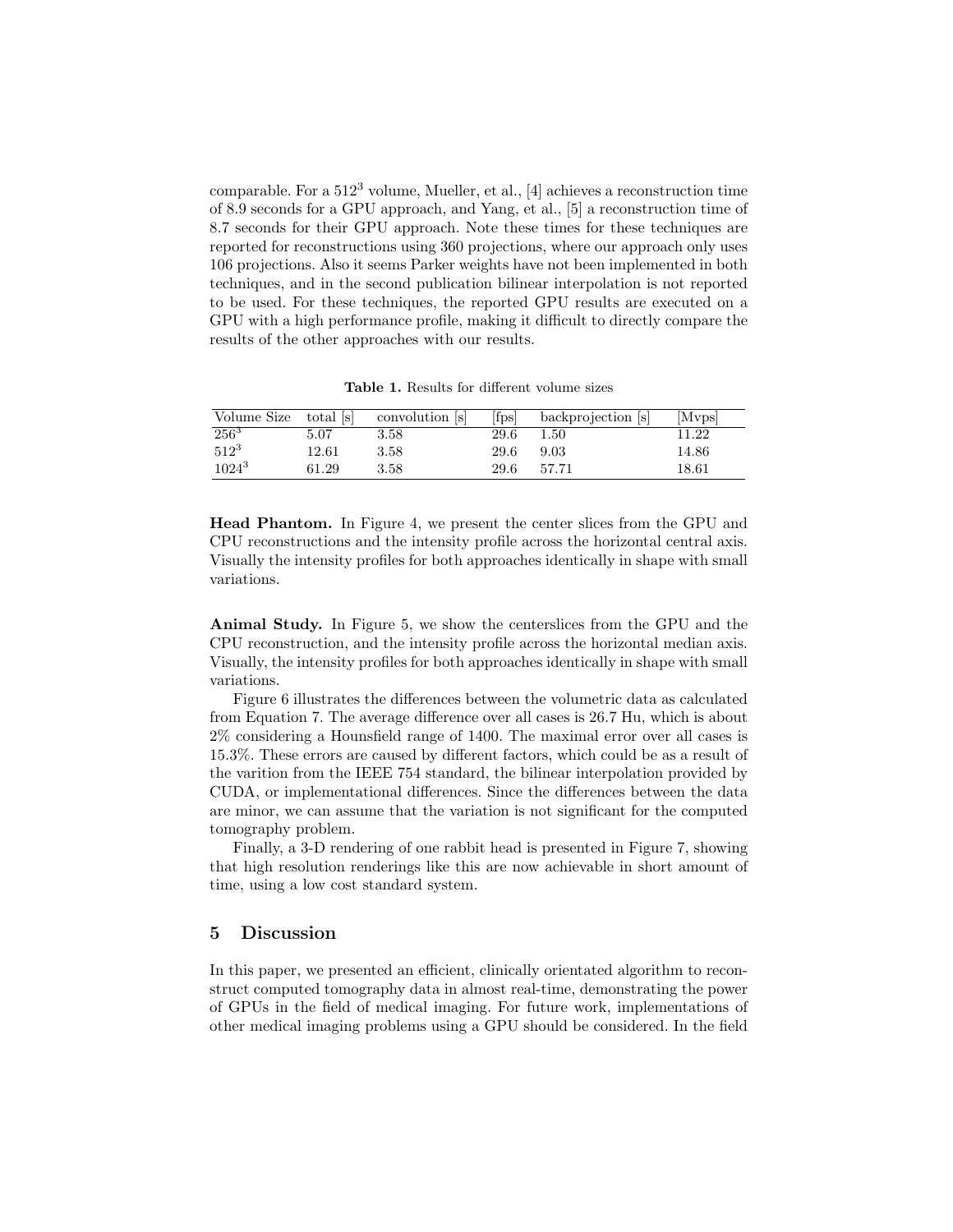

Fig. 4. Reconstruction from CPU(left), GPU(right), and intensity profiles from the GPU-CT in gray and for the CPU-CT in black(lower)

of computed tomography, there exists other more efficient reconstruction algorithms whose running time may benefit by using a similar approach.

In our evaluations, we report promising results on two different types of data sets. The amount of time needed for reconstruction is significantly reduced. For a three dimensional volume with dimensions  $512^3$ , our algorithm completes after 11.3 seconds. Compared to implementations which use a shader (CG, GLSL) our implementation is slightly slower. This slowdown is caused by the fact that with CUDA, the graphics subsystem ASIC hardware cannot be exploited for some of the operations. Nevertheless, CUDA is the latest platform provided by NVIDIA and therefore it is likely that these issues will be improved in time, allowing us to make improvements in our implementation, and therefore our results. Another limitation of programming on a GPU, from which most implementations will suffer, is the fact there exists a bottleneck between the CPU and GPU memory when transferring large datasets. Improvements in the hardware bandwidth between the CPU and GPU will further improve reconstruction times.

In the future, higher resolution volumes could become standard since they provide more information for diagnostic and treatment purposes. In our implementation, our kernel function allows reconstruction of all volume sizes which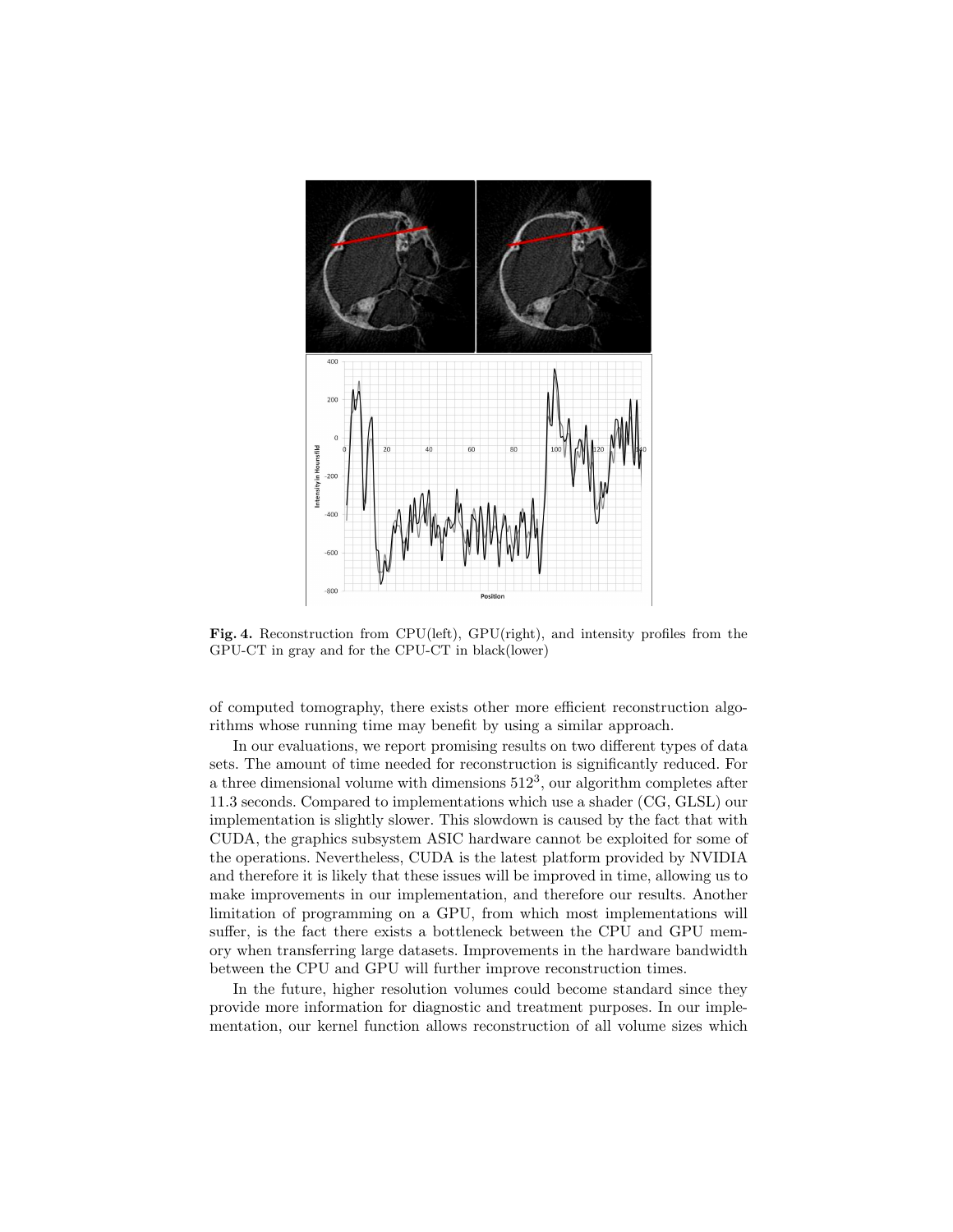

Fig. 5. Reconstruction from CPU(left), GPU(right), and intensity profiles from the GPU-CT in grapy and for the CPU-CT in black(lower)



Fig. 6. The average gray value variation for the 10 clinical cases.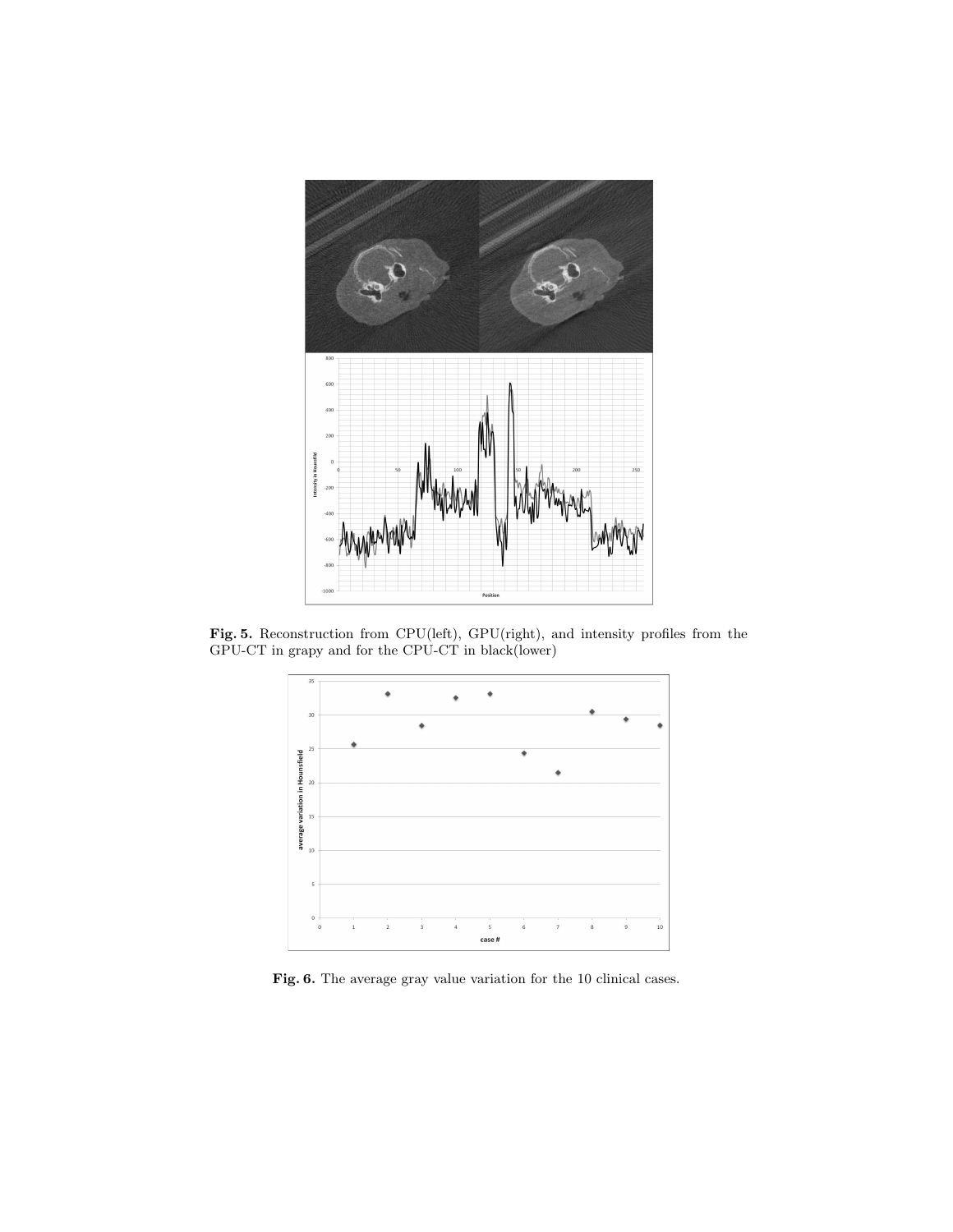

Fig. 7. A 3-D rendering of the rabbit data reconstructed using GPUs.

are a multiples of 256. The additional weighting functions make the approach a little slower but results in a mathematically correct reconstruction. The time and relatively simple implementation by using CUDA makes our approach attractive compared to other CPU based techniques.

### 6 Acknowledgements

This work was partly supported by NIH Grant EB002916, NIH Grant HL52567, NSF grant IIS-0713489, NSF CAREER Award CCF-0546509, and the Toshiba Medical Systems Corporation.

## References

- 1. Hough, D.: Applications of the proposed IEEE-754 standard for floating point arithmetic. Computer 14(3) (March 1981) 70–74
- 2. Bockenbach, O., Schuberth, S., Knaup, M., Kachelriess, M.: High Performance 3D Image Reconstruction Platforms; State of the Art, Implications and Compromises. In: 9th International Meeting on Fully Three-Dimensional Image Reconstruction in Radiology and Nuclear Medicine. Volume 9. (2007) 17–20
- 3. Xu, F., Mueller, K.: Real-time 3D computed tomographic reconstruction using commodity graphics hardware. Phys Med Biol 52 (Jun 2007) 3405–3419
- 4. Mueller, K., Xu, F., Neophytou, N.: Why do commodity graphics hardware boards (GPUs) work so well for acceleration of computed tomography? In: Medical Imaging 2007: Keynote, Computational Imaging V. Edited by Hsieh, Jiang; Flynn, Michael J.. Proceedings of the SPIE, Volume 6510, (2007). Volume 6510 of Presented at the Society of Photo-Optical Instrumentation Engineers (SPIE) Conference. (2007)